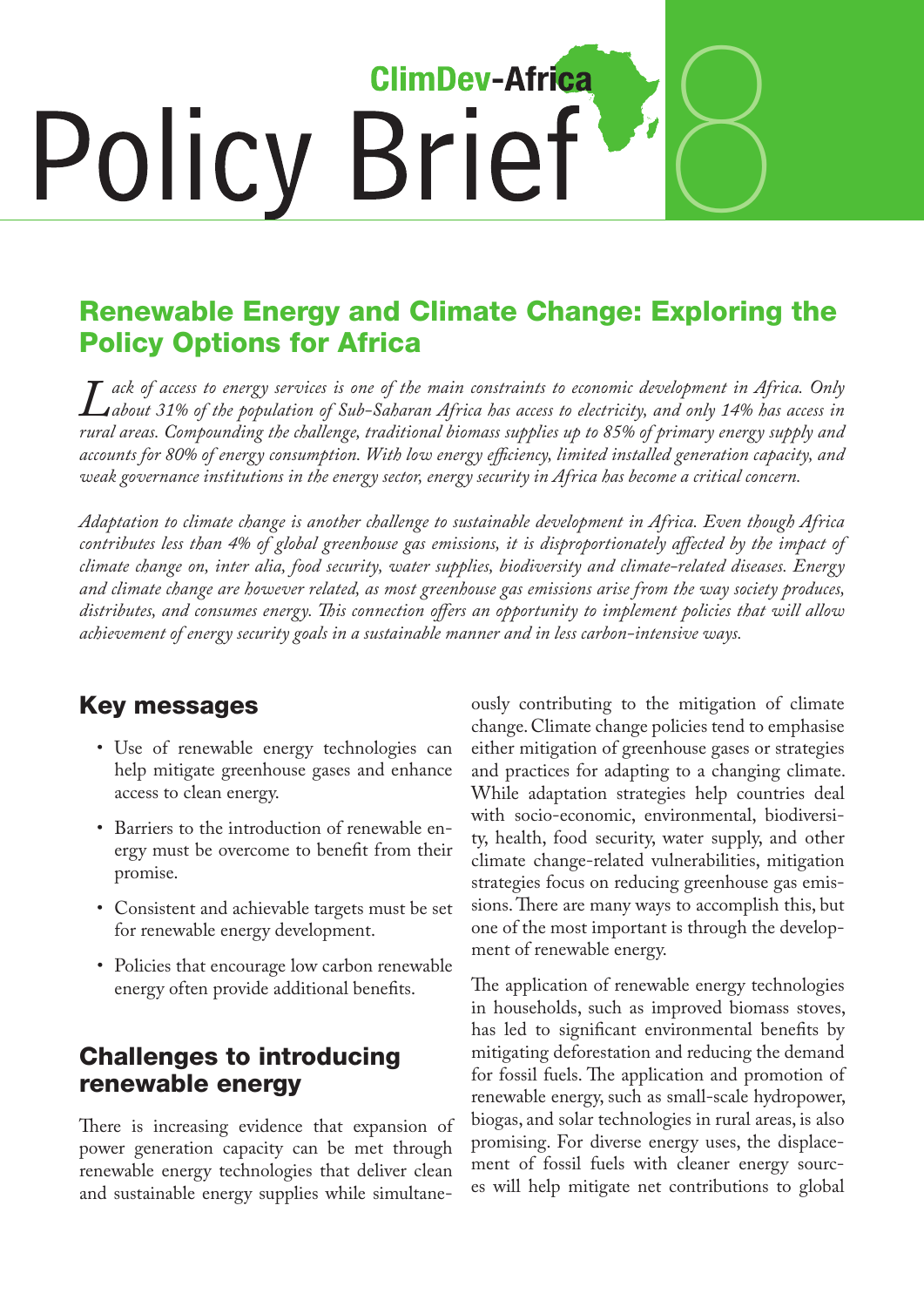greenhouse gases. However, there are barriers to integrating renewable energy and climate change policies that are stifling both the development of renewable energy and the development of effective climate change policies. Among these are difficulties related to coordination, especially when involving international and regional initiatives. Moreover, setting environmental standards and targets can involve administration, monitoring, and private sector compliance costs, among others.

Consistent and/or favourable renewable energy policies are often lacking in Africa. In addition, the institutional capacity that could facilitate technical, economic, and marketing developments is either lacking or weak. A shortage of technical skills and financial barriers are also constraints, and African governments do not typically encourage the private sector, banks, and other lending institutions to invest in renewable energy.

## Recommendations

Numerous challenges remain to effectively tackle Africa's energy problems. Climate change-related impacts will continue to pose serious risks to social development. However, Africa's policymakers have a wide array of policy options and instruments available to develop effective, coherent, and integrated energy and climate change policies.Renewable energy technologies, such as bio energy, waste/biogas, wind energy, solar energy, wave and tidal energy, geothermal energy, and hydropower are increasingly competitive alternatives, but they will need to be considered in relation to other societal goals. The following recommendations are proposed to give African policymakers ideas for integrating climate change and energy policies and so facilitate expanded access to sustainable energy sources across Africa.

*• Establish clear, consistent and achievable targets for energy development and environmental stewardship***.** The existence of clear and consistent energy policies that set targets for renewables in the future is an essential first step. Without targets, renewable energy development is likely to be patchy. Although setting and achieving renewable energy targets alone will have environmental benefits, setting targets for environmental protection in addition will provide further opportunities for policy synergies.

- *• Design and implement a range of policies to promote renewable energy development and reduce greenhouse gas emissions***.** Using a range of policies, as circumstances allow, will enhance the development of clean energy. Showing how these policies can lead to reduced greenhouse emissions will be important and especially useful in the global context if carbon becomes properly priced. The implementation of fiscal policies to promote renewable energy development in some African countries is encouraging.
- *• Engage in regional and continental initiatives to establish a vision foreffectiveclimatechange policy for Africa.* In the current global climate change negotiations, no clear greenhouse gas mitigation targets have been agreed by African countries. While Africa contributes a small fraction of global emissions, it is still vulnerable to climate change.Establishing regional and continental goals can help shape the development paths of countries and lead to sustainability. Encouraging the energy sector to shift to cleaner generation sources can help African countries capitalise on future opportunities that come about as a result of global climate policies.
- Encourage the adoption of small-scale renew*able energy and leverage scaling-up opportunities offered by energy technologies***.** Energy technologies that rely on wind, solar, and biomass are increasingly attractive alternatives. The large-scale potential of these energy sources will need to be considered, and if feasible to scale up, they should be encouraged through supportive policies.
- *• Encourage the establishment of global carbon trading to attract resources for mitigation efforts in Africa.* A significant opportunity exists for Africa to profit from the low level of its carbon emissions and high potential for